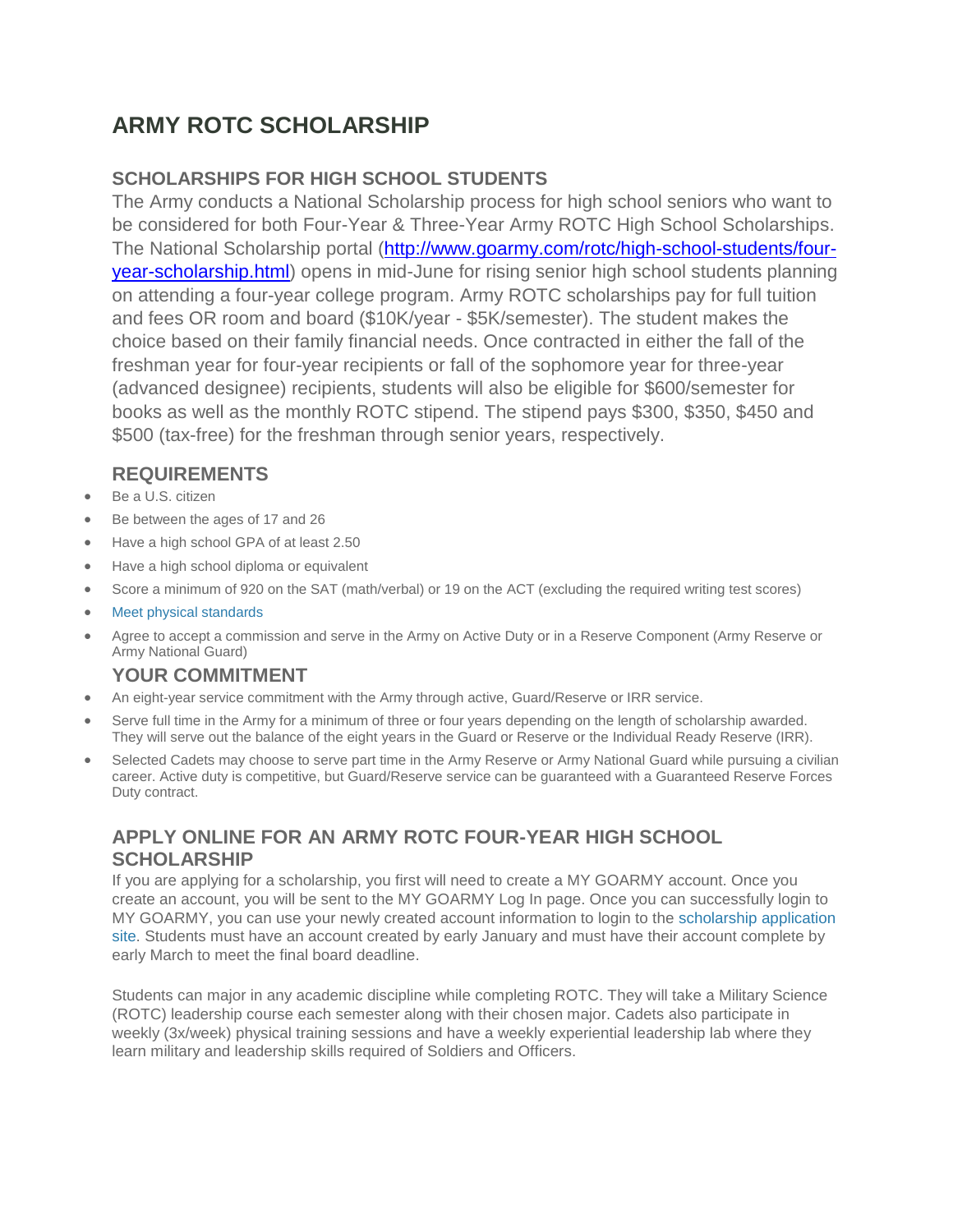### **ACADEMICS AND LIFESTYLE**

- Are all college majors [compatible](http://www.goarmy.com/rotc/high-school-students/faq.html#Areall) with Army ROTC?
- What are Army ROTC courses like? How will the class work help me? Will ROTC classes [interfere](http://www.goarmy.com/rotc/high-school-students/faq.html#Whatare) with my other [studies?](http://www.goarmy.com/rotc/high-school-students/faq.html#Whatare)
- How will being an Army ROTC Cadet affect my daily life? Do Cadets [experience](http://www.goarmy.com/rotc/high-school-students/faq.html#Howwill) normal college life and activities? AFTER GRADUATION

### **AFTER GRADUATION**

- What are the chances that I will be deployed to support the Global War on [Terrorism?](http://www.goarmy.com/rotc/high-school-students/faq.html#Whatarethe)
- Can I go into the Army Reserve or National Guard after [graduation](http://www.goarmy.com/rotc/high-school-students/faq.html#CanI) instead of the regular Army?
- What is the typical career path for an Army Officer? What career fields are [available?](http://www.goarmy.com/rotc/high-school-students/faq.html#Whatisthe)
- What kind of salary and benefits will I earn as a [commissioned](http://www.goarmy.com/rotc/high-school-students/faq.html#Whatkindof) Army Officer?

IS ENROLLING IN ARMY ROTC THE SAME AS JOINING THE ARMY? ONCE A STUDENT STARTS TAKING ROTC COURSES, IS HE/SHE OBLIGATED TO JOIN THE ARMY?

Enrolling in Army ROTC is not, strictly speaking, "joining the Army." You will not be sent to "boot camp." However, the primary purpose of the Army ROTC program is to produce its Officers, so young adults must agree to serve as Officers in the Army after graduation in order to go through the entire program, or if they have received an ROTC scholarship. Enrolling in the ROTC Basic [Course](http://www.goarmy.com/rotc/courses-and-colleges/curriculum/basic-course.html) (the first two years of college) does NOT obligate someone to serve unless they have also received a scholarship. For more details, see: Service [Commitment.](http://www.goarmy.com/rotc/service-commitment.html)

### [back](http://www.goarmy.com/rotc/high-school-students/faq.html#content_top) to top

WHAT KINDS OF SCHOLARSHIPS ARE AVAILABLE IN ARMY ROTC? ARE ANY OF THE SCHOLARSHIPS RETROACTIVE?

Army ROTC offers [two-,](http://www.goarmy.com/rotc/college-students/two-year-scholarships.html) [three-](http://www.goarmy.com/rotc/college-students/three-year-scholarships.html) and four-year [scholarships,](http://www.goarmy.com/rotc/college-students/four-year-scholarships.html) which pay full tuition and fees, include a separate allowance for books, and a monthly stipend of up to \$5,000 a year. Army ROTC scholarships are not retroactive.

### [back](http://www.goarmy.com/rotc/high-school-students/faq.html#content_top) to top

WHAT IS MY ARMY SERVICE OBLIGATION TO PAY BACK ANY SCHOLARSHIP BENEFITS, OR FOR ENROLLMENT IN THE ROTC ADVANCED COURSE?

Scholarship winners must serve for four years; non-scholarship Cadets who enroll in the ROTC Advanced Course must serve for three years. All who graduate and complete ROTC training are commissioned as Second Lieutenants in the U.S. Army. For more details, see: Service [Commitment.](http://www.goarmy.com/rotc/service-commitment.html)

#### [back](http://www.goarmy.com/rotc/high-school-students/faq.html#content_top) to top

WHAT GOOD IS ARMY ROTC FOR A CAREER OUTSIDE OF THE ARMY?

Army ROTC is one of the only college programs that teaches leadership. This training is invaluable for any career that involves leading, managing and motivating people or fostering teamwork. Young Army Officersare typically responsible for hundreds of Soldiers and millions of dollars in equipment; this kind of management experience can be very attractive for post-Army employers. For more details, see: About Army [ROTC.](http://www.goarmy.com/rotc.html)

#### [back](http://www.goarmy.com/rotc/high-school-students/faq.html#content_top) to top

WHY SHOULD I CHOOSE ARMY ROTC OVER A DIFFERENT BRANCH'S ROTC? The Army offers a wider range of career opportunities, in more places around the world, than any other U.S. military branch.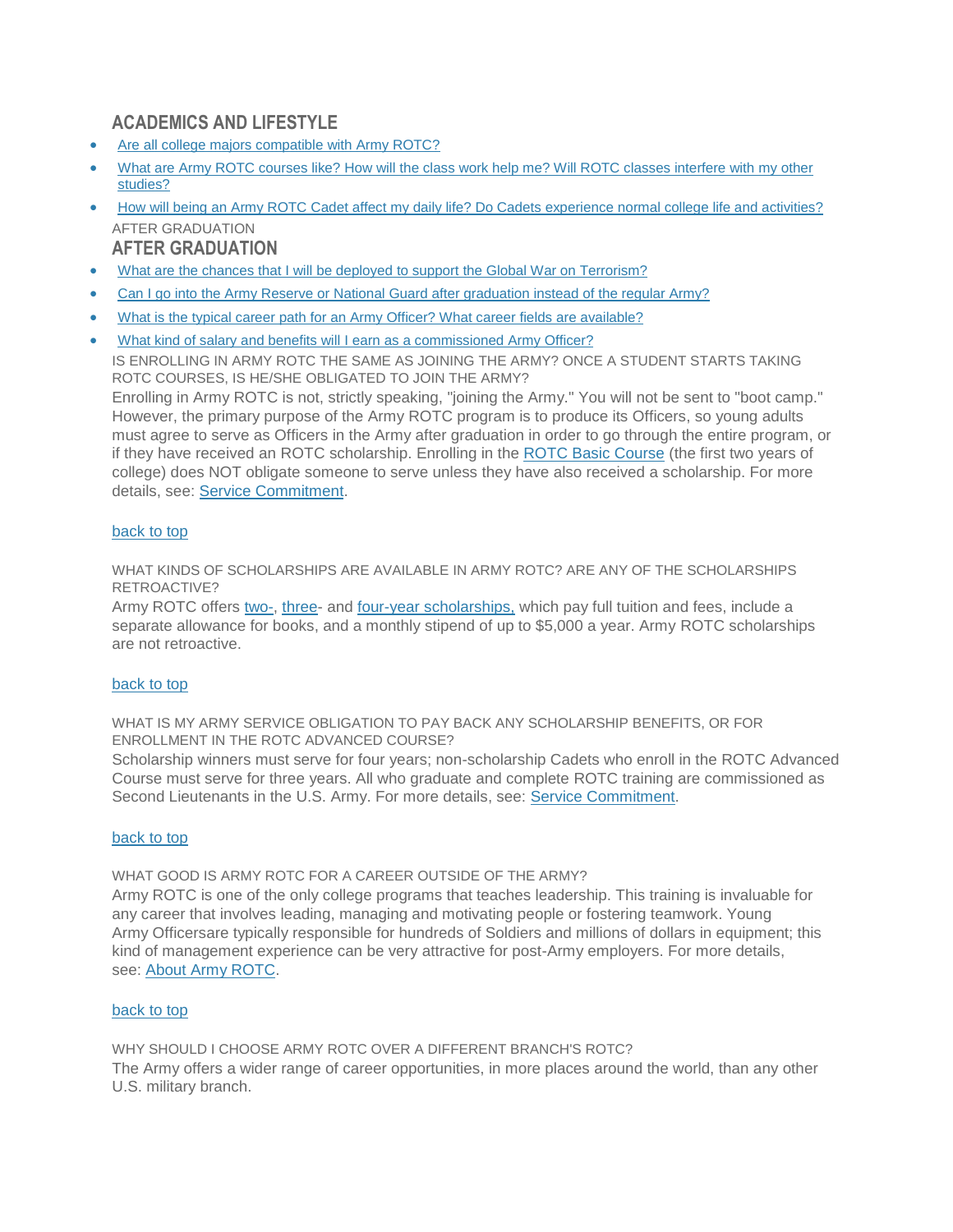#### [back](http://www.goarmy.com/rotc/high-school-students/faq.html#content_top) to top

HOW DO I LEARN MORE ABOUT THE ARMY? Starting by exploring the Army experience from our Home Page is a great start.

#### [back](http://www.goarmy.com/rotc/high-school-students/faq.html#content_top) to top

ARE ALL COLLEGE MAJORS COMPATIBLE WITH ARMY ROTC? Army ROTC Cadets are allowed to major in nearly all academic areas.

#### [back](http://www.goarmy.com/rotc/high-school-students/faq.html#content_top) to top

WHAT ARE ARMY ROTC COURSES LIKE? HOW WILL THE CLASS WORK HELP ME? WILL ROTC CLASSES INTERFERE WITH MY OTHER STUDIES?

Army ROTC classes normally involve one elective class and one lab per semester. Although the classes involve hands-on fieldwork as well as classroom work, they are standard college classes that fit into a normal academic schedule. These courses can help students with personal and academic decisionmaking while giving them the tools to exercise leadership in college life, even before graduating and becoming Officers. For more details, see: [Curriculum.](http://www.goarmy.com/rotc/courses-and-colleges/curriculum.html)

#### [back](http://www.goarmy.com/rotc/high-school-students/faq.html#content_top) to top

HOW WILL BEING AN ARMY ROTC CADET AFFECT MY DAILY LIFE? DO CADETS EXPERIENCE NORMAL COLLEGE LIFE AND ACTIVITIES?

Army ROTC Cadets have the same lifestyles and academic schedules as any other college students. They join fraternities and sororities. They participate in varsity team and individual sports. They take part in community service projects. But there are two intensive Army ROTC courses that take place on Army Posts, usually during the summer:

- [Leader's](http://www.goarmy.com/rotc/courses-and-colleges/curriculum/cadet-initial-entry-training.html) Training Course—This four-week summer course at Fort Knox, KY is ONLY for students who enroll in Army ROTC without having taken the first two years of military science classes.
- Leader [Development](http://www.goarmy.com/rotc/courses-and-colleges/curriculum/cadet-leadership-course.html) and Assessment Course—All Cadets who enter the Advanced Course must attend this fiveweek summer course at Fort Lewis, WA between their junior and senior years. [back](http://www.goarmy.com/rotc/high-school-students/faq.html#content_top) to top

WHAT ARE THE CHANCES THAT I WILL BE DEPLOYED TO SUPPORT THE GLOBAL WAR ON TERRORISM? It depends on the Army branch the Cadet chooses and the unit to which he/she is assigned. However, Army missions and challenges are always changing, so there's no way to know in advance which specialties and units will be needed where. All Soldiers in the Army or Army Reserve face the possibility of deployment at some point during their careers. But all Soldiers are fully trained and proficient in the tasks and drills of their units. And Officers are specifically trained to make the right decisions so that missions can be carried out safely and successfully.

#### [back](http://www.goarmy.com/rotc/high-school-students/faq.html#content_top) to top

CAN I GO INTO THE ARMY RESERVE OR NATIONAL GUARD AFTER GRADUATION INSTEAD OF THE REGULAR ARMY?

Yes. Selected Cadets may choose to serve part-time in the U.S. Army Reserve or Army National Guard while pursuing a civilian career. For more details, see: Active Duty & Army [Reserve](http://www.goarmy.com/about/serving-in-the-army.html) or the Army [National](http://www.1800goguard.com/) Guard [website.](http://www.1800goguard.com/)

[back](http://www.goarmy.com/rotc/high-school-students/faq.html#content_top) to top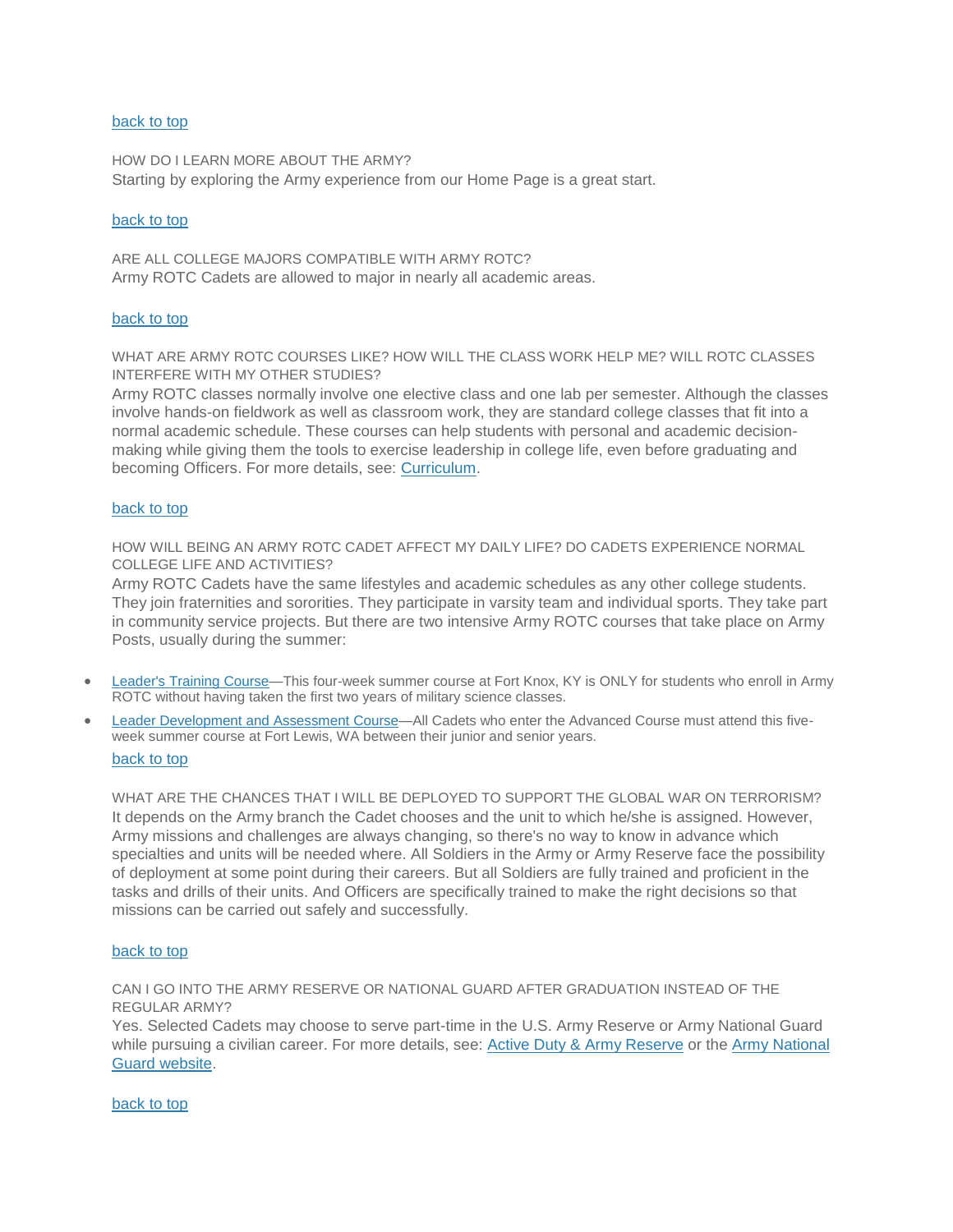WHAT IS THE TYPICAL CAREER PATH FOR AN ARMY OFFICER? WHAT CAREER FIELDS ARE AVAILABLE? Army ROTC graduates are commissioned as U.S. Army Second Lieutenants. They then receive specialized training in one of 17 different Army branches. During their Army careers, they'll receive regular professional training as they advance through the ranks, and they'll have many opportunities for advanced leadership positions and post-graduate education.

# **ADVANTAGES OF BEING A U.S. ARMY OFFICER**

## **OFFICER BENEFITS & PAY**

The Army offers health and dental benefits, vacation time, family services, special pay for special duties, cash allowances to cover the cost of living and money to repay your college loans.

As an officer in the U.S. Army, you will be expected to carry a heavy burden of responsibility for the men and women under your command. As such, you will be entitled to many exclusive benefits, including higher pay and increased opportunities for promotion and training. Becoming an officer will also help you in the civilian work force, as employers place a high value on workers who can manage others in stressful situations.

Learn about the four paths to [becoming](http://www.goarmy.com/careers-and-jobs/become-an-officer/how-to-become-an-officer-in-the-army.html) an officer

Use an [interactive](http://www.goarmy.com/careers-and-jobs/become-an-officer/becoming-an-army-officer.html) timeline to find the best path for you

### **EARN A HIGHER PAY**

Officers earn a greatly increased pay grade, even at entry-level ranks. Second lieutenants in the U.S. Army start out earning a salary nearly \$35,000 a year. After just four years of experience at that rank, they could earn a salary of up to \$43,866. Of course, your pay scale will increase as you advance in rank. Learn more about [salaries](http://www.goarmy.com/benefits/money.html) and pay tables.

# **OFFICER PROMOTION OPPORTUNITIES**

At lower [ranks,](http://www.goarmy.com/about/ranks-and-insignia.html) officers typically manage platoon-sized units of 16 to 44 Soldiers. As you earn promotions, you will be trusted with greater influence over more Soldiers, and you will receive staff duty assignments and leadership privileges that come with dozens of tangible and intangible benefits.

### **HOUSING AND FAMILY LIFE**

You and your family will be provided with modern and [comfortable](http://www.goarmy.com/benefits/money/allowances-covering-the-cost-of-living.html) housing. Family members searching for jobs will have access to training and other resources, including free legal services through the office of the Judge Advocate. You will be covered through the Army Emergency Relief program, and your family will even have access to a discount travel service.

### [Learn](http://www.goarmy.com/soldier-life/being-a-soldier/housing/family-housing.html) more

### **OTHER OFFICER BENEFITS**

Officers enjoy all of the same benefits as enlisted Soldiers, including outstanding [health](http://www.goarmy.com/benefits/health-care-vacation.html) care, and access to college loan repayment programs. You can also fly for free on a space-available basis through the Army, earn [thousands](http://www.goarmy.com/benefits/money/bonuses-earning-extra-money.html) of dollars in signing and skills bonuses, and extra pay for joining [specialized](http://www.goarmy.com/benefits/money/special-pay-for-special-duties-and-skills.html) [schools.](http://www.goarmy.com/benefits/money/special-pay-for-special-duties-and-skills.html)